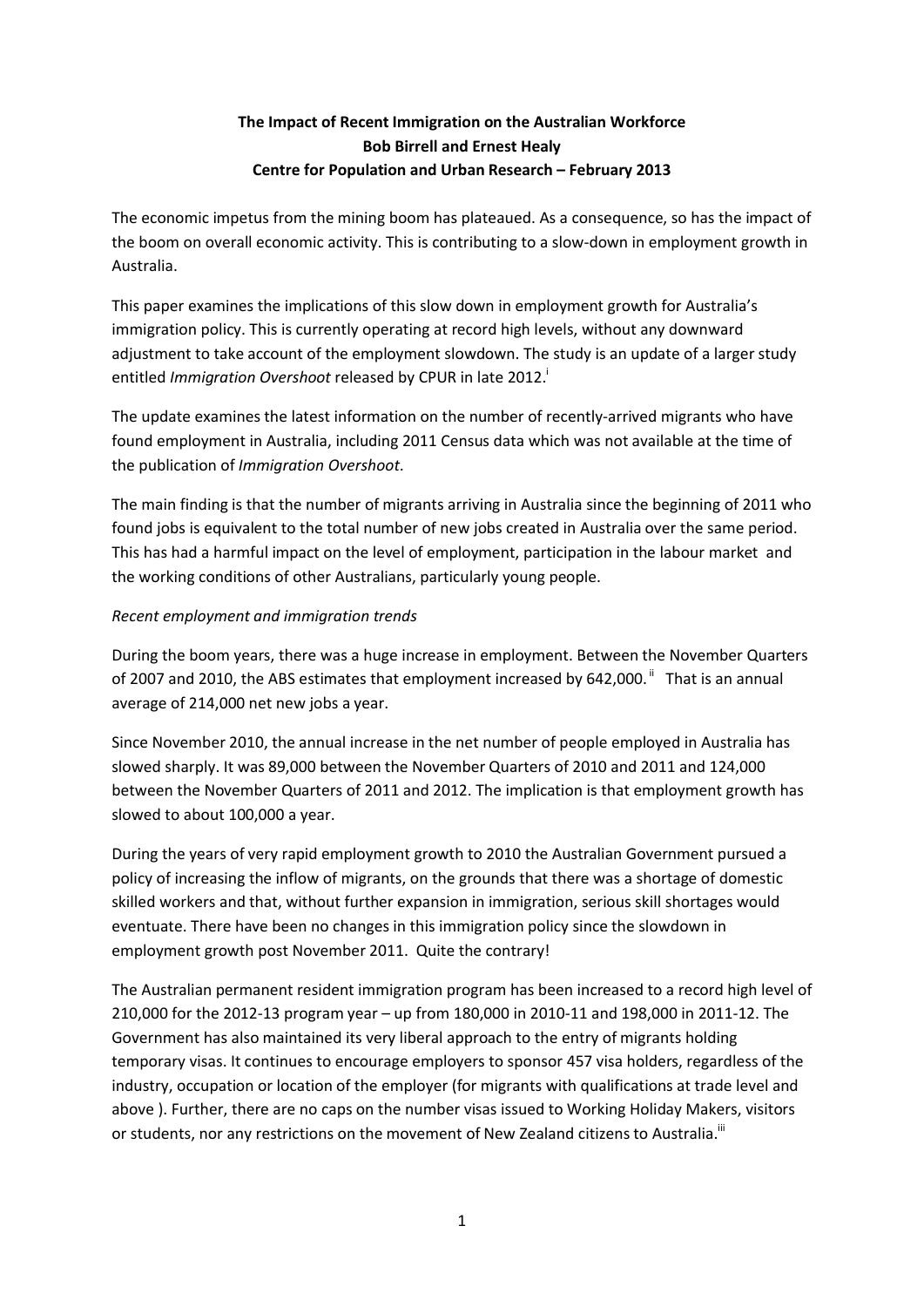The stock of these temporary residents currently in Australia is enormous. By December 2011, there were one million temporary residents in Australia (not including New Zealanders). Most are of working age and most have work rights while in Australia.<sup>iv</sup> Detail on the composition of the 'other' category, the extent of the work rights of each temporary visa category and the propensity of visitors who do not have work rights to nevertheless work while in Australia is provided in Immigration Overshoot.<sup>v</sup>

| <b>NY IIINJUL VIJU SLUUP</b>  |           |           |           |
|-------------------------------|-----------|-----------|-----------|
| Visa group                    | 2009      | 2010      | 2011      |
| Students                      | 324,555   | 291,199   | 254,681   |
| <b>Working Holiday Makers</b> | 116,805   | 114,158   | 130,612   |
| <b>Visitors</b>               | 365,534   | 372,147   | 367,971   |
| 457s                          | 119,018   | 116,012   | 128,602   |
| Others                        | 112.803   | 146,171   | 163,973   |
| Total                         | 1,038,715 | 1,039,687 | 1,045,839 |

**Table 1 Stock of temporary entrants as at 31 December 2009, 2010 and 2011 by major visa group**

Source: DIAC, Immigration Update, various issues

Excludes New Zealanders

Includes primary and secondary visa holders

One indication of the potential labour market impact of recently arrived migrants is the Government's estimates of the growth in Net Overseas Migration (NOM) resulting from current immigration policy settings.

NOM is a count of all arrivals who meet the definition of an Australian resident (minus all resident departures). To be included a person must have stayed in Australia for 12 out of the 16 months that elapsed after arrival in Australia. It does not matter whether the person is a returning Australia citizen, a recently-arrived permanent resident or a person holding a temporary visa. Residents who leave Australia (whether they be Australian or overseas born) are deleted from NOM if they stay overseas for 12 months out of the 16 months after their departure. This definition is used by both the Australian Bureau of Statistics (ABS) and the Department of Immigration and Citizenship (DIAC).

On this definition, DIAC has estimated that NOM was 173,500 for the year ending June 2011 and 206,500 for the year ending June 2012. DIAC forecasts (as of September 2012) that, if the current policy settings remain in place, NOM will increase to 224,800 for the year ending 2012-13 and 232,400 for the year ending June 2014. $\mathrm{v}$ <sup>i</sup>

Most of the growth in NOM is expected to come from temporary migrants. By 2011-12, they contributed well over half the total NOM for that year.<sup>vii</sup> While not all of those measured in NOM will enter the workforce, the growth in NOM, and thus of people here for stays of at least 12 months out of the 16 months after arrival, is an indicator of their likely numbers.

*Measuring the participation of recent migrants in the Australian workforce*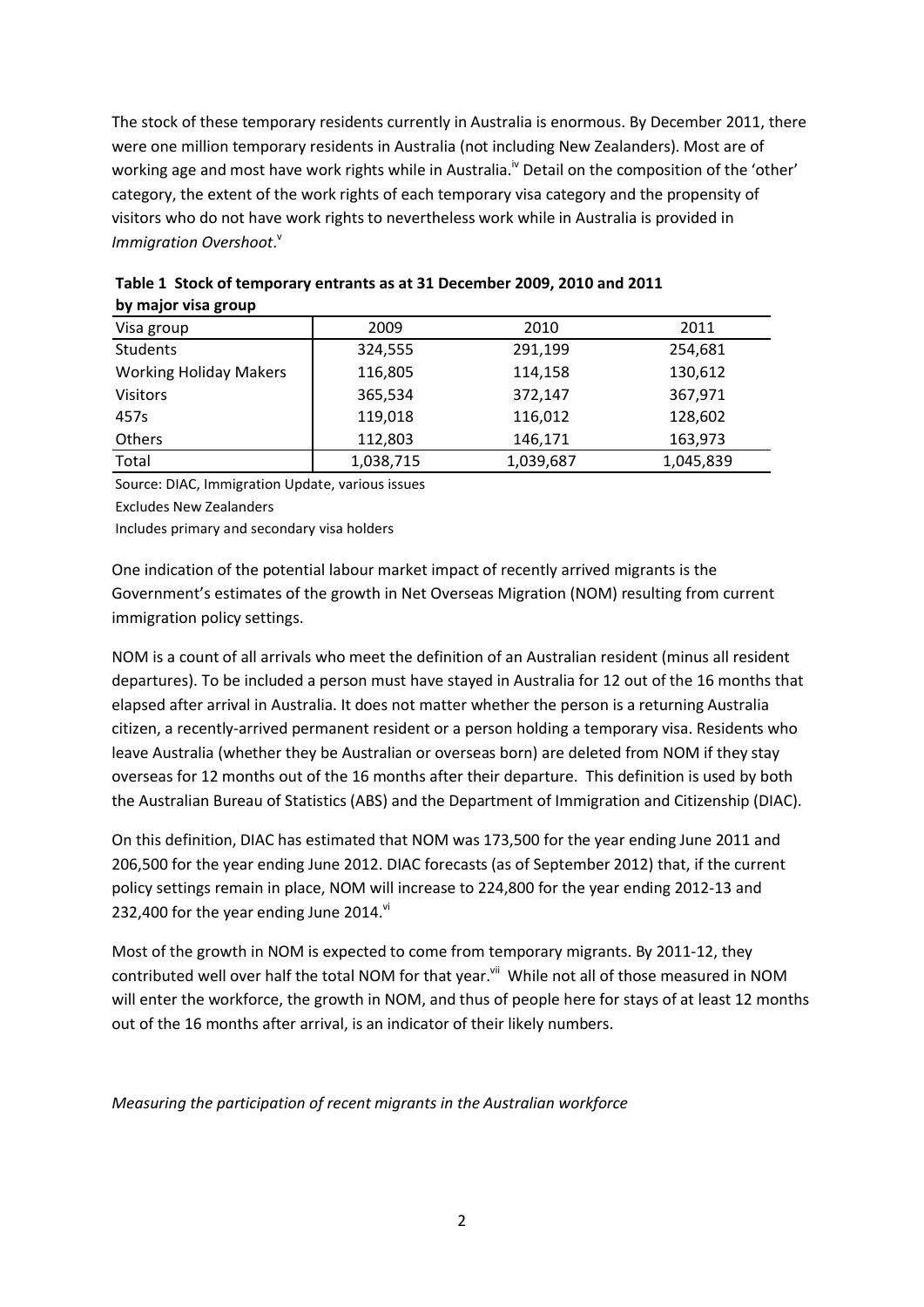The best evidence of the impact of recently-arrived overseas-born permanent and temporary residents upon the labour market is the ABS Labour force Survey estimates of employment by time of arrival in Australia.

To be included in this count, migrants (whether holding permanent resident or temporary resident visas) must meet the same definition of a resident as is used in DIAC's estimates of NOM. This means that the ABS Labour Force Survey results will underestimate the impact of temporary migrants on the Australian labour market, because they exclude those among the one million temporary residents who do not meet the NOM definition. It is likely that thousands of temporaries who do not stay for the required 12 months will work in Australia for short periods.

Nevertheless, the ABS Labour Force Survey estimate of the number of recently-arrived migrants in the civilian population who meet the NOM definition is enormous. The survey does not indicate whether these migrants hold permanent residence or temporary residence visas, but the huge size of the count indicates that it must include very large numbers of temporary residents.

As of November 2012, the ABS Labour Force Survey identified 382,300 persons aged 15 plus who arrived in Australia since January 2011 and who met the NOM definition. Of these, 240,300 were estimated to be in the workforce, 214,100 of whom were employed and another 26,000 were unemployed (10.8 per cent of those who are in the workforce).

In what follows, we will continue to refer to this cohort as recently-arrived residents. Our interest is in the implications of their arrival on the Australian labour market for the employment prospects of the group of people who resident in Australia before 2011. We call this group the incumbents. They are defined as all those Australian-born persons and overseas-born persons who arrived in Australia prior to 2011 (the great majority of whom would hold permanent residence visas). The welfare of incumbents should be the Australian Government's first priority. If, as we argue, the maintenance of high immigration is undermining their employment situation, then the immigration policy settings should be adjusted accordingly. Such an adjustment would be in keeping with the federal Labor Government's policy platform, which seeks to ensure that Australia's skilled migration program:

… has the necessary tests and checks, and resources to ensure the integrity of the system and recognise the primary right of Australian workers to Australian jobs,

And:

…is underpinned by rigorous safeguards to ensure that employers have made all possible efforts to fill positions locally in order to protect the primary rights of Australian workers to Australian jobs and ensure that migrants are not filling the jobs that Australians could be undertakingviii

## *Implications of recently arrived migrant workers for the employment of incumbents*

The ABS Labour Force survey finding that 214,100 of the residents who arrived in Australia since January 2011 were employed as of November 2012 indicates that these newly-arrived residents added just over 100,000 to the employed workforce in both 2011 and 2012. (We cannot be precise about the numbers who have gained employment in 2011 and 2012 because the ABS only provides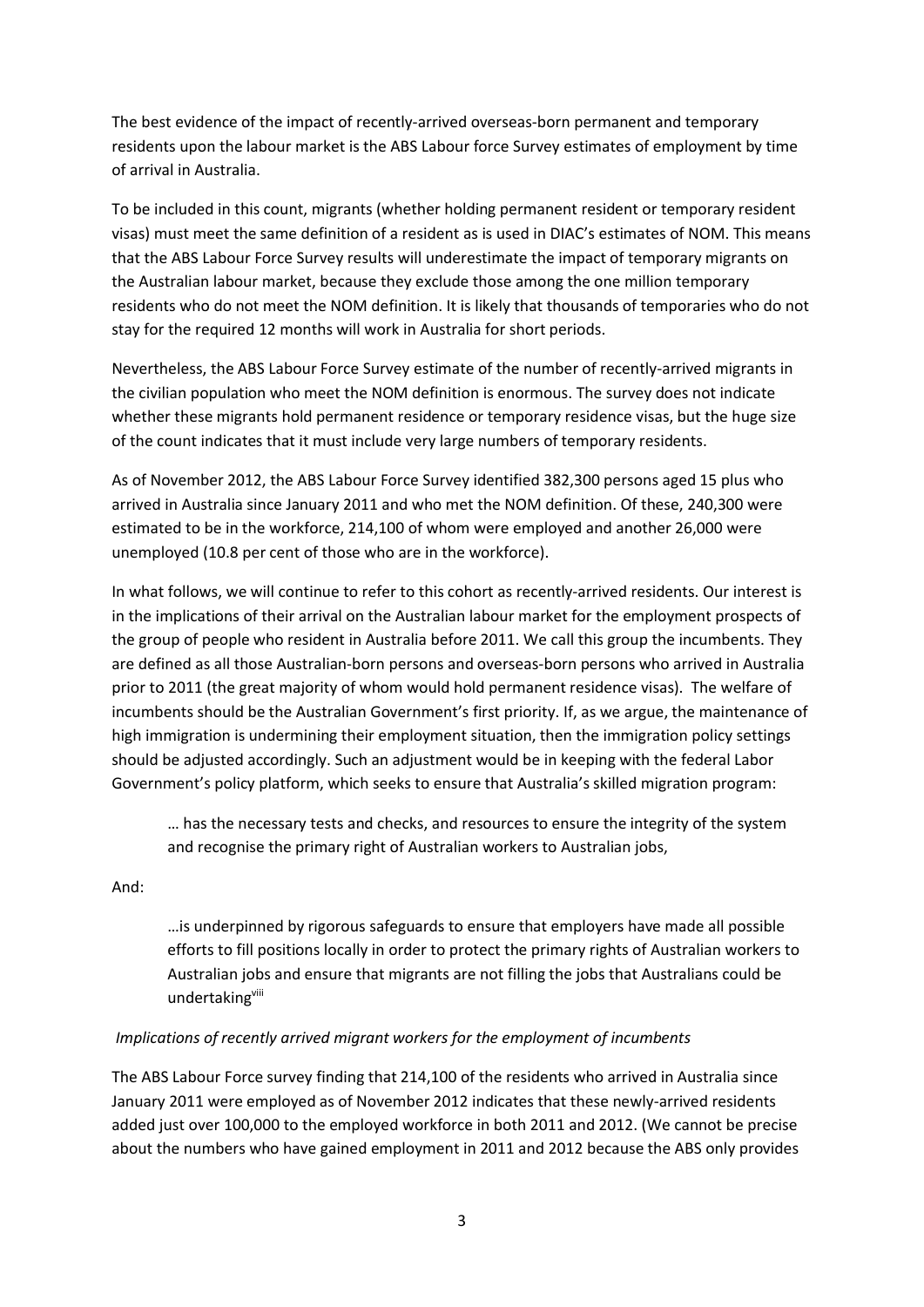information on the workforce situation of the total of those arriving since January 2011 as of November 2012).

# **This means that recently arrived residents have filled roughly the same number of jobs as the net number of new jobs created in Australia since January 2011.**

As noted above, the growth in the employed workforce was 89,000 between the November Quarters of 2010 and 2011 and 124,000 between the November Quarters of 2011 and 2012, or 213,000 in total.

These figures also mean that over this two year period there has been no net growth in the number of incumbents who are employed. This would not matter if there was no net growth in the incumbent workforce (or potential workforce if workforce participation rates do not decline). But this is not the case.

CPUR's projection of the incumbent workforce (in the absence of any net overseas migration) indicates that it will grow by around 100,000 a year over the next six years.<sup> $\frac{1}{x}$ </sup> The number is approximate because the projection is heavily influenced by the assumptions made about the workforce participation rate of the resident population. Until recently, participation rates have been increasing, especially amongst the older age groups.

If the incumbent workforce is growing by around 100,000 per year, but there has been no increase in the number of incumbents in jobs, then this must mean that some aspiring new entrants are missing out on employment, some who were in jobs are now unemployed and some have dropped out of the labour force, either because they were retrenched, have retired early or are discouraged by the difficulty of obtaining employment. It could also be that they are discouraged because competition for available jobs means that the pay and conditions available have deteriorated.

We cannot put precise numbers on these categories. However there is increasing evidence, detailed below, that each of the factors listed has contributed to the halt in employment growth amongst incumbents.

Some may argue that the apparent success of many recently-arrived residents in finding work provides a net benefit for incumbents because (so it is claimed) many of these recently-arrived residents are filling skilled jobs (as in mining where locals are not available) or in unskilled work (as in horticulture), where residents are reluctant to take on the work under the pay and conditions offered. If this were the case, such success might provide a boost to the economy and thus to the creation of jobs for incumbents.

However, the recently-arrived migrants filling such jobs constitute a tiny proportion of the recent migrant workforce. The great majority of migrants arriving since January 2011 are resident in the major cities. As noted, most are temporaries and, for the most part, they are competing with locals for relatively low-skilled employment, including jobs which offer entry-level positions for young job seekers among the incumbent population.

As for those who have been selected under Australia's permanent-entry skilled program, the frequent claim that they are providing a highly-skilled augmentation of our workforce is largely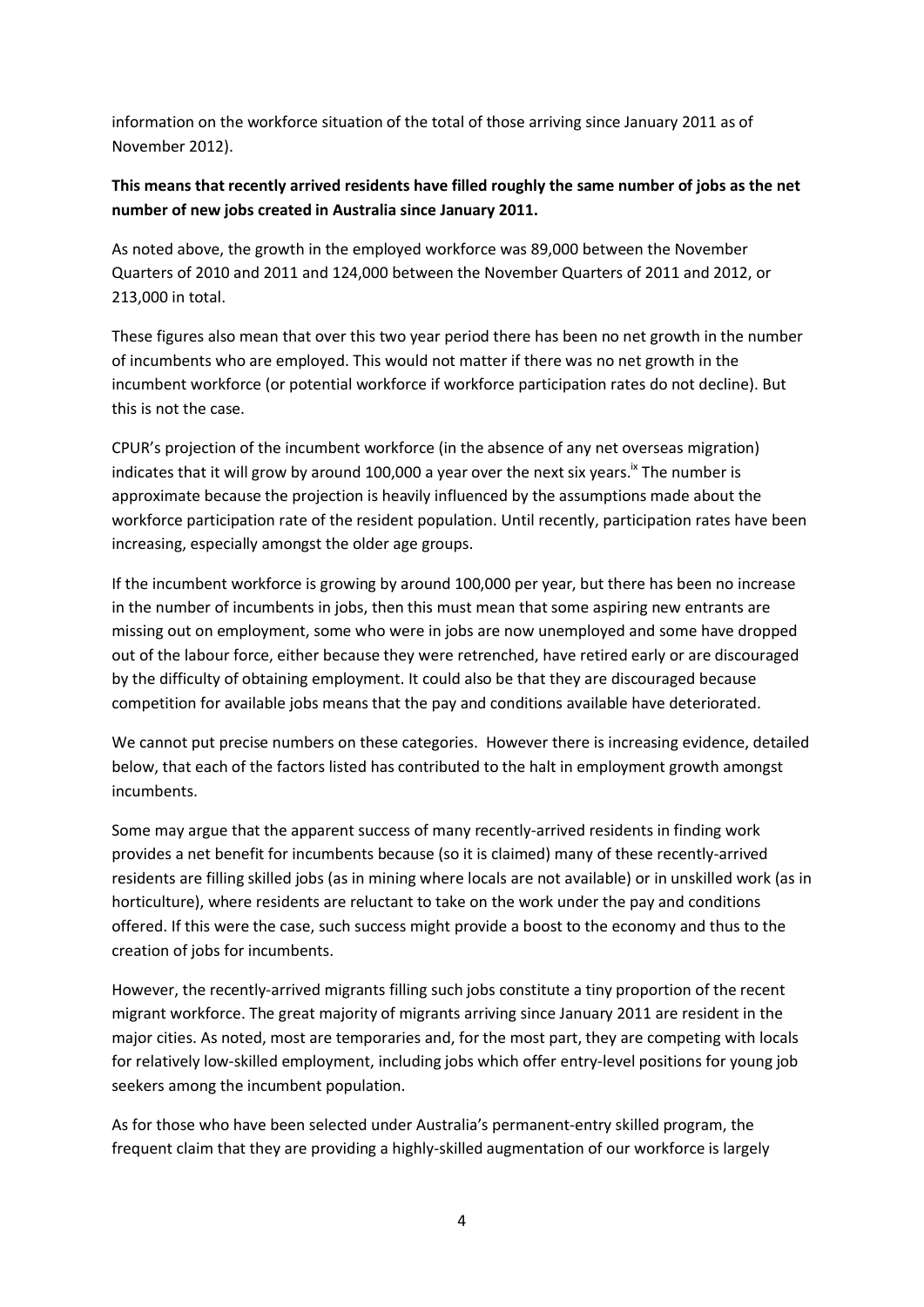mythical. This point is document below when we examine the employment outcomes for recentlyarrived migrants with graduate-level credentials.

# *Implications for incumbents*

a) Unemployment

As noted, the finding that recently-arrived residents are occupying the equivalent number of jobs to the net growth in the employed workforce since January 2011 must mean that more incumbents are becoming unemployed or are not participating in the workforce.

The following table provides an estimate of the increase in the number of incumbents who are unemployed. We focus in this table on the Australian-born so as to remove any confusion about whether the ABS Labour Force Survey estimates of unemployment may be being inflated by recently-arrived residents.

# **Table 2 Unemployment levels - Australian-born workforce, November quarter 2007 to November quarter 2012**

|           | Persons |
|-----------|---------|
| Nov. 2007 | 335,000 |
| Nov. 2008 | 338,000 |
| Nov. 2009 | 418,000 |
| Nov. 2010 | 405,000 |
| Nov. 2011 | 430,000 |
| Nov. 2012 | 418,000 |

Source: ABS, Labour Force Survey, data cube E10 to November 2012

There was a sharp increase in the number of the Australian born who were unemployed between November 2008 and November 2009. This was a consequence of Global Financial Crisis. The experience since November 2009 is striking. Despite a renewal of employment growth in Australia after November 2009, there was no subsequent decline in the number of Australian born who are unemployed. Their number remains over 400,000 (418,000 in November 2012).

The worsening of the labour market from the perspective of all incumbents is further documented in Table 3. This table details the number of persons receiving Newstart and Youth Allowance benefits. In the case of the Youth Allowance the table only includes those aged 16 to 21 who are looking for fulltime work. It does not include those receiving assistance as students. These benefits are only available to the Australian-born and migrants holding permanent residence visas who have resided in Australia for two years (except for those entering on the Humanitarian program).

|           | Newstart | Youth Allowance | Total   |
|-----------|----------|-----------------|---------|
| Nov. 2008 | 437,270  | 64,053          | 501,323 |
| Nov. 2009 | 570,291  | 83,725          | 654,016 |
| Nov. 2010 | 551, 840 | 79.935          | 631,775 |
| Nov. 2011 | 540,527  | 75.664          | 616,191 |
| Nov. 2012 | 581,309  | 90,753          | 672,062 |

Source: Department of Education, Employment and Workplace Relations, Labour Market and Related Payments,

a monthly profile, November 2012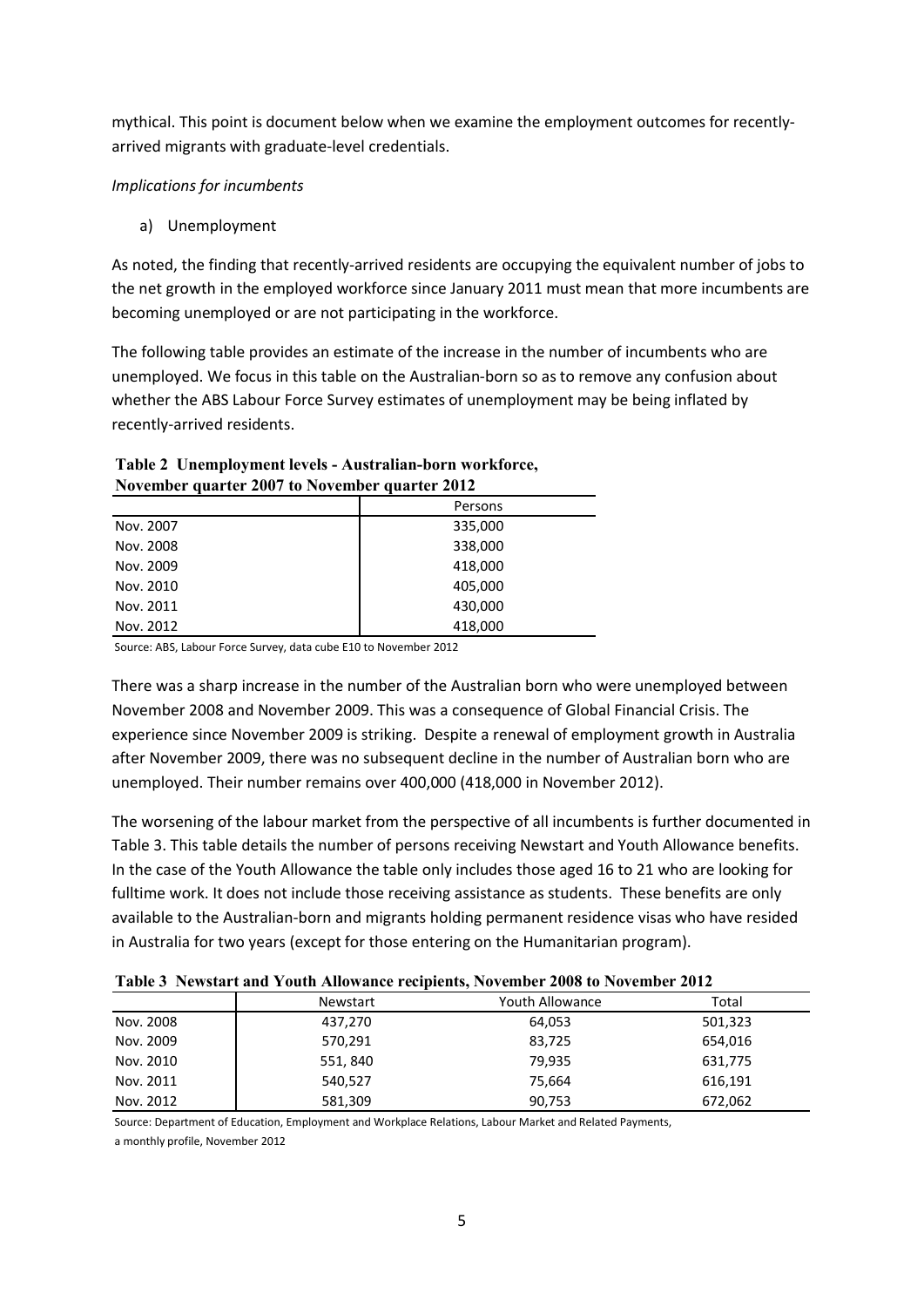That 672,062 Australians (almost all of whom would be incumbents) need to rely on unemployment benefits – up by 55,871 between November 2011 and November 2012 - ought to be ringing alarm bells in policy circles.

The surge in the number of young people on the Youth Allowance in the year to November 2012 is a particular worry. Local analysis of youth unemployment by the ABS shows very high levels in lower income areas of Melbourne's north and west, in Sydney's western suburbs, parts of Adelaide and in the Sunshine Coast of Queensland.<sup>x</sup> The Australian reports a spokesman for the Federal Department of Education, Employment and Workplace Relations as saying that youth unemployment in northern Adelaide has recently reached 42.6 per cent. It cites a local Anglicare executive who puts this down to 'significant competition for every low-skilled job advertised in the northern suburbs'. $x_i$ 

These findings are mirrored in the recent decline in workforce participation by young people detailed below. Young people without post-school credentials face serious problems in obtaining work in the current labour market. Most have to begin their working life in relatively low skilled entry-level jobs, such as in the hospitality and retail areas. Yet these are the very industries that have been hardest hit in the recent slow down in employment growth. They are also the industries in which temporary migrants are most likely to seek employment.

The recent ABS estimates for employment by industry show that almost all recent employment growth is occurring in three industries – Health care and social assistance, Education and training, and Professional Scientific and Technical Services. Generally, these industries require people with post-school qualifications. On the other hand, employment growth has slowed or contracted in the last couple of years in the manufacturing, retail, construction, accommodation and food services industries, all of which do offer opportunities for entry-level workers without post-school qualifications.

The result is ferocious competition for the available employment. This is showing up in anecdotal accounts of exploitation, particularly of temporary migrants in the hospitality industry. Paying below minimum wage levels in restaurants appears to be widespread. Temporary migrants are especially vulnerable because they often do not know the local award rules and because they cannot access labour market benefits. They therefore have little choice but to accept sub-award payments. In doing so, however, they have undermined the availability of work and the conditions offered for incumbent youth.

A recent *Sydney Morning Herald* article on the issue attracted hundreds of comments, almost all of whom cited examples of how widespread these practices were.<sup>xii</sup> Though often well informed about competition from temporary migrants, none of the respondents could cite the big picture we have documented. None appeared to know that that there was a stock of a million temporary residents in Australia, most of whom were hungry for work and living in the capital cities.

b) Workforce participation

As noted it is also likely that the squeeze in the Australian labour market will show up in declining workforce participation rates. As shown in Table 4, this turns out to be the case. We cannot indicate what share of this decline is due to incumbents delaying entry to the workforce, such as by staying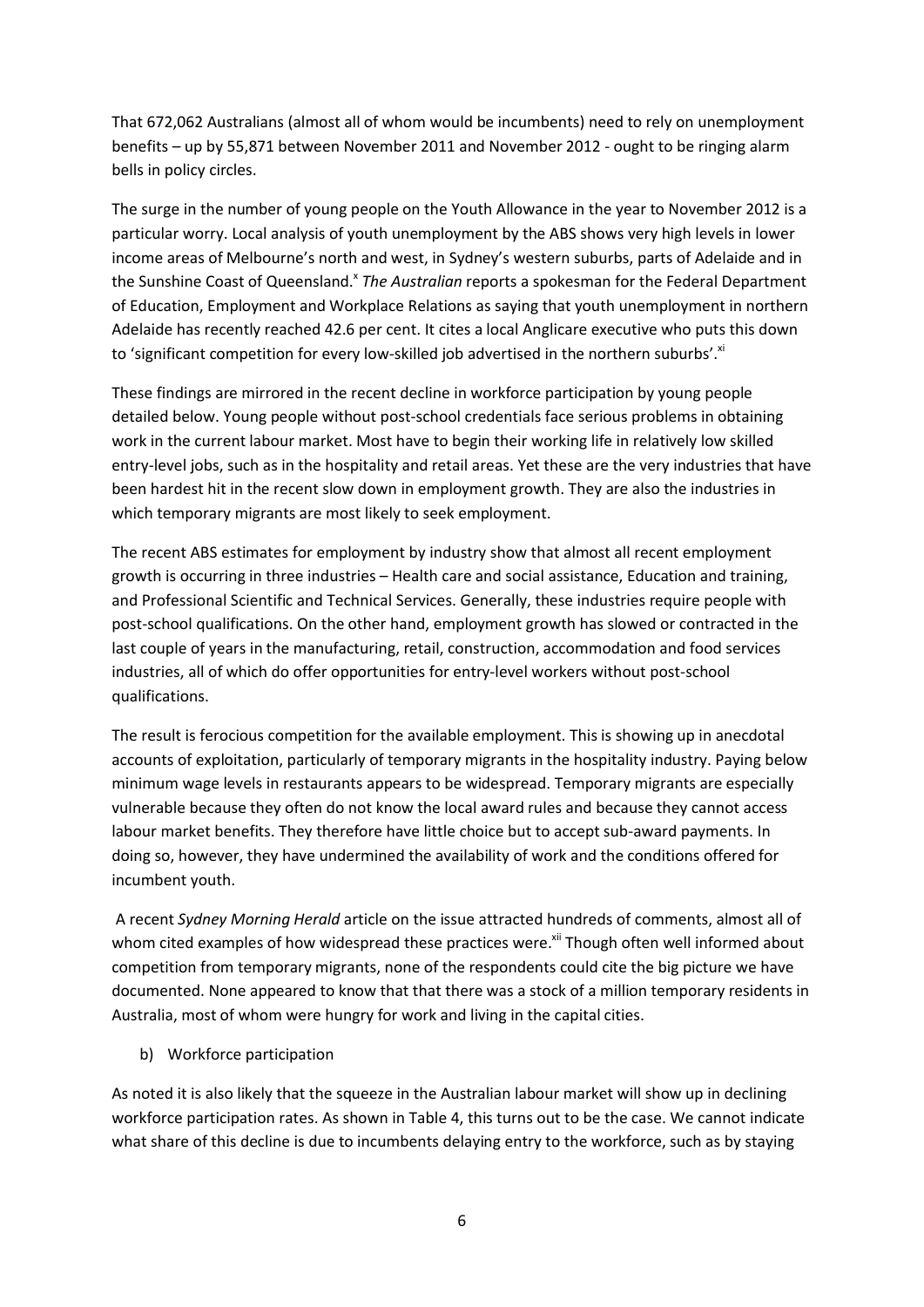on in school longer, by giving up on seeking work or by retiring earlier than they might wish. However the overall numbers are significant.

By November 2010, the ABS Labour Force Survey estimated that the participation rate of the resident population aged 15 plus in the labour force was 65.6 per cent. By November 2012 it had fallen to 64.8 per cent.<sup>Xiii</sup> If the November 2010 rate had applied as of November 2012, there would have been another 153,000 persons in the labour force. The decline in participation has been especially severe amongst young incumbents aged 15 to 19 and 20 to 24. xiv

The following table details ABS Labour Force Survey estimates of participation rates by age group for males and females as of November 2010, November 2011 and November 2012. As might be expected from the above comments, the steepest decline is amongst males and females aged 15 to 19. Men are worst affected with the overall participation rate falling from 72.4 per cent in November 2010 to 71.3 per cent in November 2012. There are declines in all age groups except for males aged 60 to 64 and 65 plus. The decline for women is less – from 59 per cent to 58.5 per cent.

|           |           | Men       |           | Women     |           |           |  |  |  |
|-----------|-----------|-----------|-----------|-----------|-----------|-----------|--|--|--|
| Age       | Nov. 2010 | Nov. 2011 | Nov. 2012 | Nov. 2010 | Nov. 2011 | Nov. 2012 |  |  |  |
| $15-19$   | 53.6      | 50.7      | 50.8      | 56.0      | 56.6      | 53.7      |  |  |  |
| $20 - 24$ | 81.1      | 80.9      | 82.1      | 74.5      | 74.6      | 73.6      |  |  |  |
| $25 - 34$ | 91.7      | 91.7      | 89.9      | 73.1      | 73.5      | 74.3      |  |  |  |
| 35-44     | 91.3      | 91.4      | 90.9      | 75.5      | 75.7      | 76.0      |  |  |  |
| 45-54     | 89.1      | 88.3      | 87.9      | 78.7      | 78.1      | 77.5      |  |  |  |
| 55-59     | 81.2      | 80.2      | 80.4      | 65.7      | 65.5      | 64.9      |  |  |  |
| 60-64     | 62.1      | 61.7      | 63.4      | 43.2      | 43.5      | 44.9      |  |  |  |
| 65 plus   | 16.3      | 17.0      | 16.5      | 7.7       | 7.1       | 8.1       |  |  |  |
| Total     | 72.4      | 71.8      | 71.3      | 59.0      | 58.7      | 58.5      |  |  |  |

**Table 4 Australia, males and females, labour force participation rate by age**

Source: ABS, Labour Force Survey - data cube LM1 to November quarter 2012

#### *Myths about migrant skills*

The Australian Government and advocates of high migration argue that the points-tested and employer-sponsorship components of the migration program (whether under the permanent entry skilled program or the temporary entry 457 visa program) are delivering a highly skilled augmentation of to the Australian workforce. This influx has predominantly been of professionals – thus the 'highly skilled' claim.

As noted, the argument is that the skills these migrants add to the workforce will boost the economy and thus indirectly provide additional job opportunities for incumbents.

These assertions were criticised in *Immigration Overshoot*, mainly on the grounds that the permanent entry and temporary entry skilled programs are poorly targeted to select migrants with skills actually in short supply in Australian. One indicator is that the occupation with the largest number of principal applicants visaed in 2011-12 under the permanent entry skilled categories was cooks. Cooks were also the largest single occupational group under the 457 visa program in the July-August quarter of 2012.<sup>xv</sup>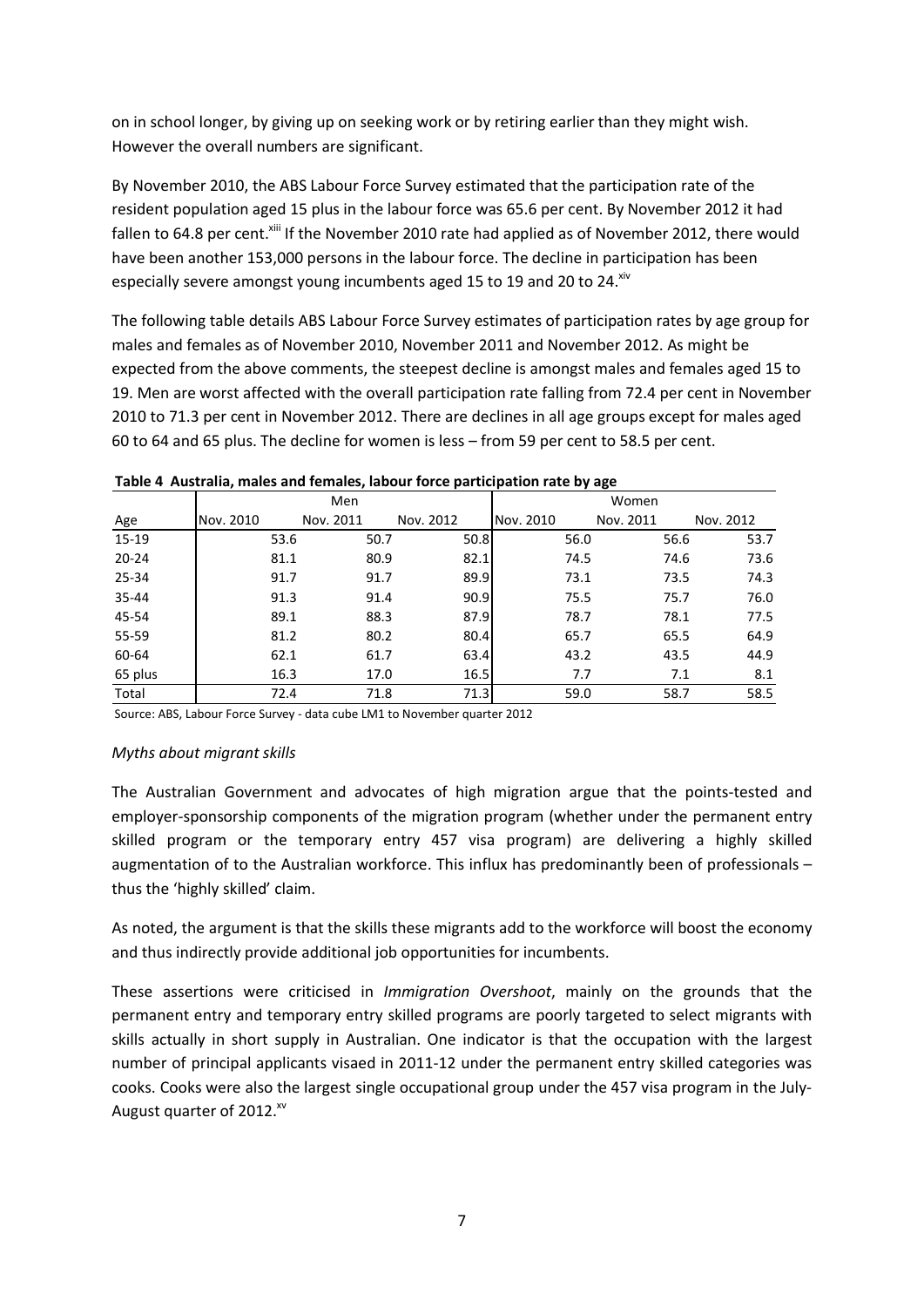Unfortunately it is not possible to document the employment outcomes of recently arrived permanent or temporary migrants by visa subclass. The ABS does not report (or gather) such information.

However the 2011 Census does provide a window on these outcomes. We focus on those with degree-level qualifications, since they dominate the skilled programs. The population drawn on in the census counts includes those who meet the resident definition detailed above. However in the case of those on temporary resident visas (such as those on student visas or 457 visas), it is left to respondents to decide whether they meet the resident definition and fill out the census form. The count will include some who arrived under other programs including via family reunion. In addition some of the degree-qualified will be former overseas students who have completed degree-level training in Australian universities and who are still in Australia on a temporary entry visa.

The statistics reporting job outcomes in Table 6 include all overseas born persons who arrived in Australia in the past five years, were still here as of August 2011,were aged 25 to 34 and were residents (as defined above). This age group was chosen because it includes the largest group of recently arrived skilled migrants. If the migrants hold skills needed in Australia, this should show up in a strong record of employment in managerial and professional positions.

This group is also of particular interest in the context of the Commonwealth Government's aspiration to increase the stock of degree-qualified people in Australia. The Government's target is to increase the proportion of 25 to 34 year olds with degrees to 40 per cent by 2025. The Government has been in celebration mode on this issue recently because it appears from ABS Survey data that its policies of opening up opportunities for university training appear to be working. The ABS reports that the percentage of 25 to 34 year olds with degrees has increased from 31.8 per cent in 2008 to 36.8 per cent in 2012.<sup>xvi</sup>

In reality, this surge in the proportion of those aged 25-34 with degrees has little to do with recent increases in university enrolment levels. These will have an impact on the share of the 25-34 year old cohort with degrees over the next decade. But as Table 5, shows most of the recent growth in this share is attributable to migration. The Table indicates that 72 per cent of the growth in the number of degree qualified persons between 2006 and 2011 were overseas-born. Some of these would have come to Australia as children. But as can be concluded from Table 6, the great majority are people who arrived in Australia over the years 2006 and 2011. They include a mixture of persons who entered Australia with degrees and those who trained here as overseas students and have stayed on either as permanent or temporary residents.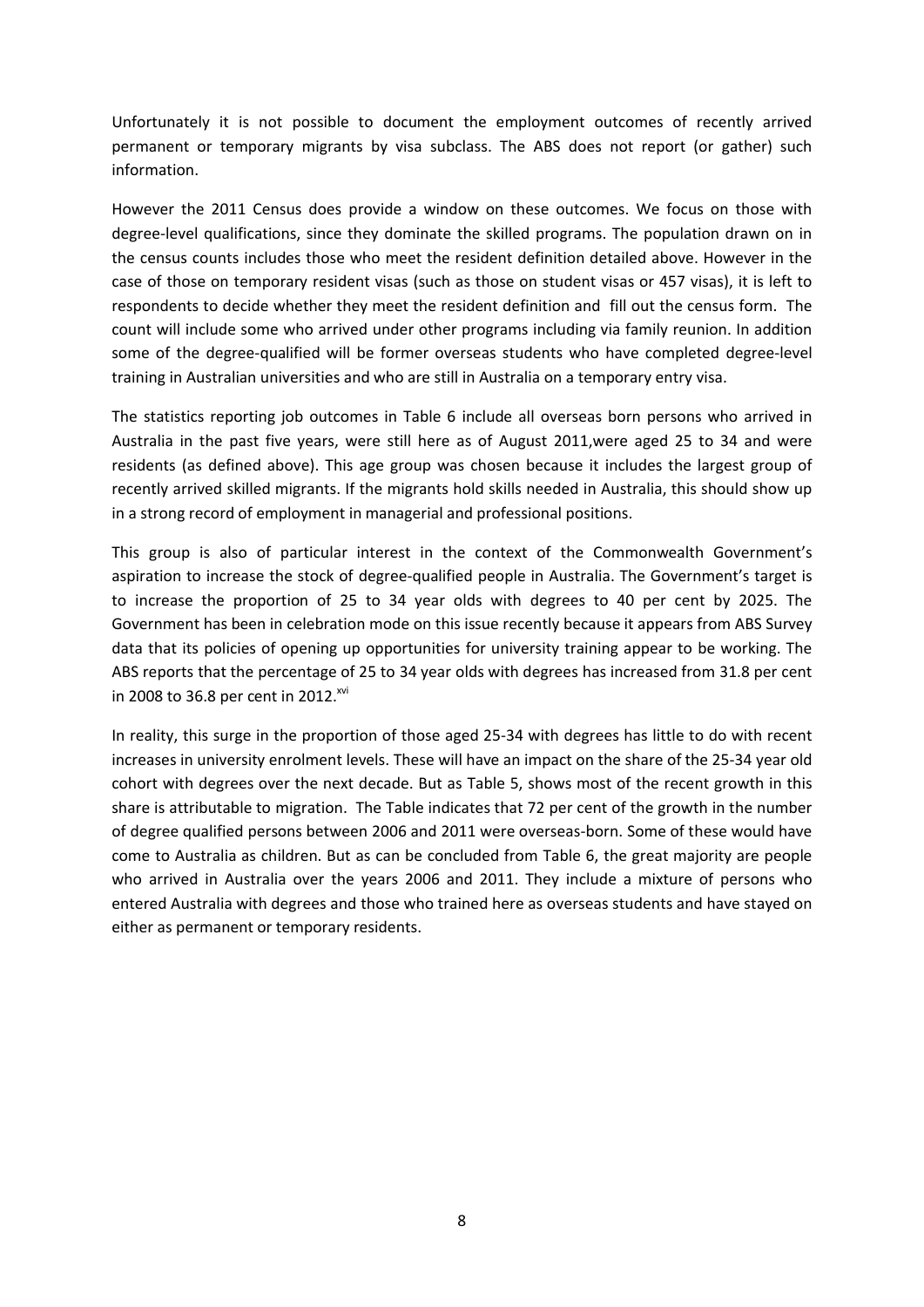|                | Persons |         | Change 2006-2011 | % of change |              |  |
|----------------|---------|---------|------------------|-------------|--------------|--|
| Birthplace     | 2006    | 2011    | Persons          | % change    | 2006 to 2011 |  |
| Australia-born | 447,328 | 514.591 | 67,263           | 15          | 28           |  |
| Overseas-born  | 249,158 | 421,652 | 172,494          | 69          | 72           |  |
| <b>Unknown</b> | 6.662   | 5.374   | $-1.288$         | $-19$       | 0            |  |
| Total          | 703,148 | 941,617 | 238,469          | 34          | 100          |  |

#### **Table 5: Persons aged 25-34 years with bachelor degree or higher qualifications, 2006 and 2011**

Source: Australian Bureau of Statistics, Census 2011; Table Builder

Table 6 provides details of the occupational outcomes for these 25-34 year old recent arrivals who hold degree qualifications. For comparison purposes, the first panel provides parallel information for all Australian-born graduates aged 25-34. The Table shows the occupational outcomes by major field of qualification for those who were employed, both for the Australian-born and for migrants who arrived in Australia between 2006 and 2011. The final column on the right of the Table indicates the proportion of these persons who reported that they were not employed. This group includes those who were unemployed and those not in the workforce - perhaps because of home duties or enrolment in further education..

Table 6 classifies these degree qualified people by whether they are Australian-born, and in the case of recent migrant arrivals by whether they were born in Main-English-Speaking (MESB) countries (mainly the UK and New Zealand – but also the USA and Canada and South Africa), or in all other countries which are denominated as Non-English Speaking (NESB) countries. The latter number is almost four times larger than the former, 160,187 (as opposed to 41,739). Some 50,142 of the NESBs were born in India and another 21,450 in China (not shown in the Table).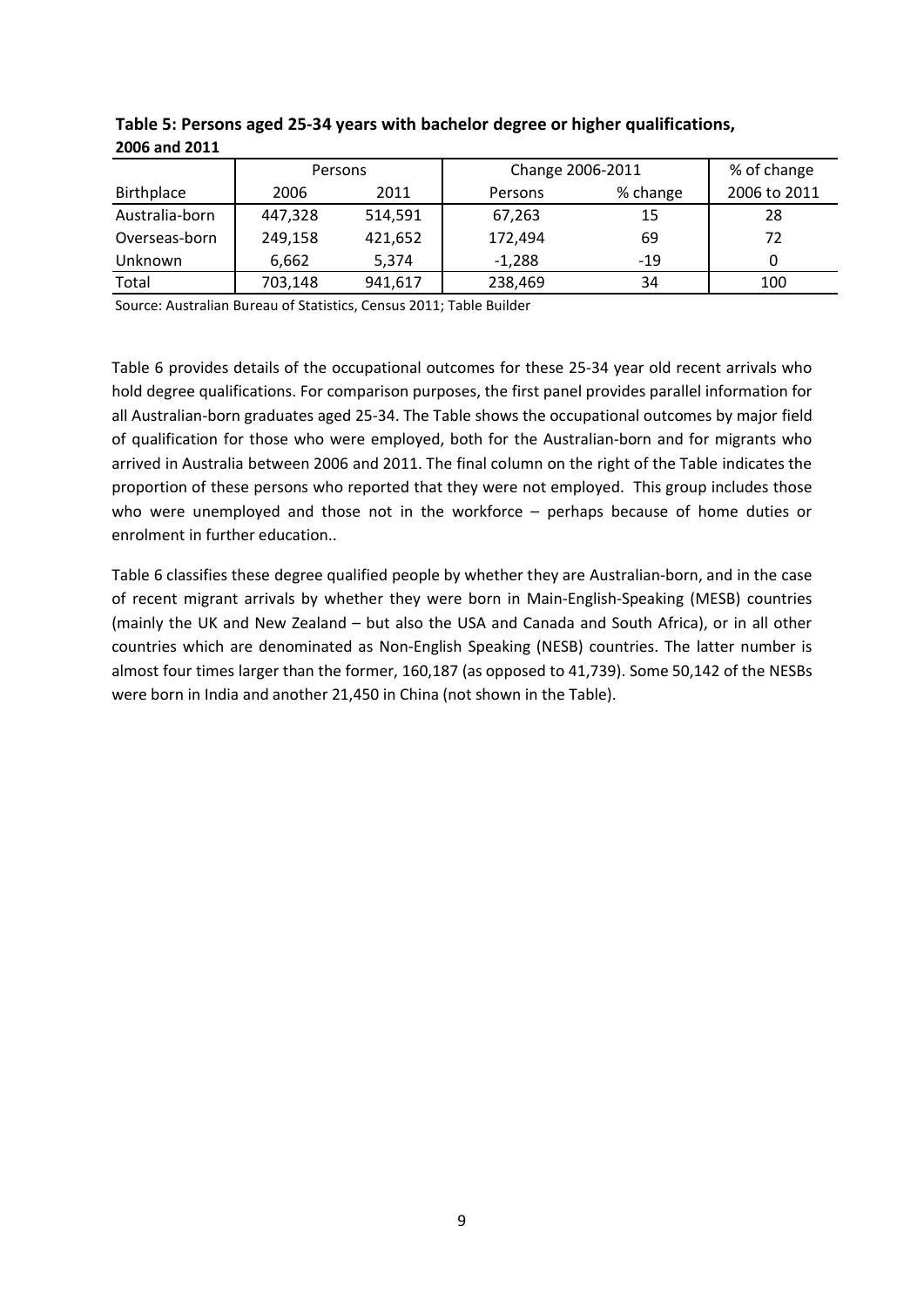**Table 6: Persons aged 25-34 with a bachelor degree or higher qualification by birthplace and year of arrival by percentage in employment by occupation and percentage not employed, 2011**

|                                                                                       |                   |                   | Per centof persons             |               |                                          |                                      |                                           |               |                                              |            |                          |            |              |                |
|---------------------------------------------------------------------------------------|-------------------|-------------------|--------------------------------|---------------|------------------------------------------|--------------------------------------|-------------------------------------------|---------------|----------------------------------------------|------------|--------------------------|------------|--------------|----------------|
|                                                                                       |                   | Per cent          | Occupation of employed persons |               |                                          |                                      |                                           |               |                                              |            |                          |            |              |                |
|                                                                                       |                   | of each<br>birth- |                                |               | <b>Trades Workers</b><br>Technicians and | Service                              |                                           |               |                                              |            |                          |            |              |                |
|                                                                                       |                   | place             |                                |               |                                          |                                      |                                           |               |                                              |            |                          |            |              |                |
|                                                                                       |                   | group             |                                |               |                                          |                                      |                                           |               |                                              |            |                          |            |              |                |
|                                                                                       | Total             | qualified         | Vlanagers                      | Professionals |                                          | Community and<br>Personal<br>Workers | Administrative<br>Clerical and<br>Workers | Sales Workers | Operators and<br>Machinery<br><b>Drivers</b> | abourers   | nadequately<br>described | Not stated | Not employed | Total persons  |
| Country of birth and field of highest qualification                                   | persons           | in field          |                                |               |                                          |                                      |                                           |               |                                              |            |                          |            |              |                |
| Australia-born (incl Ext Terr)                                                        |                   |                   |                                |               |                                          |                                      |                                           |               |                                              |            |                          |            |              |                |
| Natural and Physical Sciences                                                         | 32,829            | 6.4               | 9.0                            | 50.0          | 7.3                                      | 4.7                                  | 8.4                                       | 3.1           | 0.7                                          | 1.6        | 0.8                      | 0.2        | 14.1         | 100.0          |
| Information Technology                                                                | 21,120            | 4.1               | 13.0                           | 61.0          | 8.8                                      | 1.4                                  | 5.2                                       | 1.7           | 0.5                                          | 0.6        | 1.6                      | 0.1        | 6.1          | 100.0          |
| Engineering and Related Technologies                                                  | 29,523            | 5.7               | 13.8                           | 69.4          | 5.1                                      | 0.8                                  | 3.3                                       | 0.9           | 0.6                                          | 0.6        | 0.6                      | 0.2        | 4.7          | 100.0          |
| Architecture and Building                                                             | 10,928            | 2.1               | 15.9                           | 54.6          | 9.3                                      | 1.5                                  | 8.0                                       | 2.0           | 0.3                                          | 0.9        | 0.4                      | 0.2        | 7.0          | 100.0          |
| A griculture, Environmental and Related Studies<br>Health                             | 12,139            | 2.4               | 16.9<br>3.3                    | 42.5<br>77.9  | 7.9<br>0.8                               | 3.7<br>5.0                           | 10.2                                      | 3.1<br>1.0    | 1.2<br>0.2                                   | 3.6<br>0.3 | 1.1                      | 0.1<br>0.1 | 9.6<br>8.0   | 100.0          |
|                                                                                       | 77,132            | 15.0              |                                |               |                                          |                                      | 3.1                                       |               |                                              |            | 0.3                      |            |              | 100.0          |
| Education                                                                             | 86,455            | 16.8<br>20.5      | 4.0<br>21.8                    | 75.6<br>44.6  | 0.5<br>1.3                               | 3.8<br>2.8                           | 3.3<br>14.5                               | 1.1<br>5.5    | 0.2<br>0.4                                   | 0.3<br>0.6 | 0.2<br>1.1               | 0.1<br>0.2 | 10.9<br>7.3  | 100.0<br>100.0 |
| Management and Commerce<br>Society and Culture                                        | 105,735<br>85,411 | 16.6              | 9.0                            | 51.2          | 1.3                                      | 8.7                                  | 13.6                                      | 2.7           | 0.4                                          | 0.6        | 12                       | 0.2        | 11.2         | 100.0          |
| <b>Creative Arts</b>                                                                  | 41,798            | 8.1               | 10.5                           | 47.4          | 4.6                                      | 5.2                                  | 11.1                                      | 6.1           | 0.8                                          | 1.2        | 0.7                      | 0.2        | 12.1         | 100.0          |
| Food, Hospitality and Personal Services                                               | 1,065             | 0.2               | 24.7                           | 10.0          | 3.3                                      | 14.5                                 | 23.1                                      | 8.1           | 0.9                                          | 1.3        | 0.8                      | 0.0        | 13.3         | 100.0          |
| Mixed Field Programmes                                                                | 12                | 0.0               | 33.3                           | 0.0           | 0.0                                      | 0.0                                  | 0.0                                       | 41.7          | 0.0                                          | 0.0        | 0.0                      | 0.0        | 25.0         | 100.0          |
| Field of study inadequately described                                                 | 8.667             | 1.7               | 13.0                           | 31.9          | 3.9                                      | 8.0                                  | 18.5                                      | 6.4           | 0.7                                          | 1.3        | 1.9                      | 0.4        | 14.1         | 100.0          |
| Field of study not stated                                                             | 1,789             | 0.3               | 12.2                           | 37.6          | 2.9                                      | 5.1                                  | 11.1                                      | 4.1           | 1.0                                          | 1.7        | 2.6                      | 5.9        | 15.8         | 100.0          |
| Total                                                                                 | 514,603           | 100.0             | 10.9                           | 58.4          | 2.6                                      | 4.5                                  | 8.9                                       | 3.0           | 0.4                                          | 0.7        | 0.8                      | 0.2        | 9.5          | 100.0          |
| Main-English-speaking-born persons who arrived 2006-2011                              |                   |                   |                                |               |                                          |                                      |                                           |               |                                              |            |                          |            |              |                |
| Natural and Physical Sciences                                                         | 4,019             | 9.6               | 8.6                            | 55.3          | 4.7                                      | 2.9                                  | 6.3                                       | 2.5           | 0.5                                          | 1.4        | 0.7                      | 0.2        | 17.0         | 100.0          |
| Information Technology                                                                | 1,761             | 4.2               | 13.1                           | 61.8          | 8.0                                      | 0.6                                  | 4.7                                       | 1.4           | 0.5                                          | 1.0        | 1.6                      | 0.2        | 7.0          | 100.0          |
| Engineering and Related Technologies                                                  | 3,794             | 9.1               | 11.8                           | 70.6          | 5.9                                      | 0.6                                  | 2.9                                       | 1.2           | 0.7                                          | 1.0        | 0.5                      | 0.1        | 4.7          | 100.0          |
| Architecture and Building                                                             | 1,467             | 3.5               | 8.5                            | 52.6          | 12.1                                     | 1.8                                  | 11.4                                      | 1.6           | 0.7                                          | 2.3        | 0.5                      | 0.0        | 8.6          | 100.0          |
| A griculture, Environmental and Related Studies                                       | 671               | 1.6               | 11.0                           | 44.3          | 6.6                                      | 4.3                                  | 9.1                                       | 3.7           | 0.9                                          | 5.2        | 1.3                      | 0.0        | 13.6         | 100.0          |
| Health                                                                                | 5,509             | 13.2              | 2.3                            | 78.5          | 1.0                                      | 3.7                                  | 2.6                                       | 0.9           | 0.2                                          | 0.5        | 0.2                      | 0.1        | 10.0         | 100.0          |
| Education                                                                             | 3,016             | 7.2               | 5.3                            | 59.1          | 0.8                                      | 7.5                                  | 5.2                                       | 2.1           | 0.3                                          | 1.2        | 0.1                      | 0.2        | 18.3         | 100.0          |
| Managementand Commerce                                                                | 9,119             | 21.8              | 20.3                           | 45.2          | 1.5                                      | 2.6                                  | 13.5                                      | 5.6           | 0.3                                          | 1.2        | 0.7                      | 0.1        | 8.9          | 100.0          |
| Society and Culture                                                                   | 8,072             | 19.3              | 12.2                           | 40.5          | 1.9                                      | 7.1                                  | 15.5                                      | 4.3           | 0.5                                          | 1.6        | 0.9                      | 0.1        | 15.4         | 100.0          |
| <b>Creative Arts</b>                                                                  | 3,589             | 8.6               | 10.2                           | 41.6          | 5.6                                      | 6.7                                  | 12.0                                      | 7.2           | 0.8                                          | 2.2        | 0.5                      | 0.2        | 13.0         | 100.0          |
| Food, Hospitality and Personal Services                                               | 93                | 0.2               | 23.7                           | 8.6           | 9.7                                      | 14.0                                 | 19.4                                      | 5.4           | 0.0                                          | 4.3        | 0.0                      | 0.0        | 15.1         | 100.0          |
| Mixed Field Programmes                                                                | 3                 | 0.0               | 0.0                            | 0.0           | 0.0                                      | 0.0                                  | 0.0                                       | 0.0           | 0.0                                          | 0.0        | 0.0                      | 0.0        | 100.0        | 100.0          |
| Field of study inadequately described                                                 | 450               | 1.1               | 12.2                           | 32.2          | 4.2                                      | 4.7                                  | 15.8                                      | 9.1           | 0.0                                          | 3.6        | 2.0                      | 0.0        | 16.2         | 100.0          |
| Field of study not stated                                                             | 176               | 0.4               | 13.1                           | 35.2          | 2.8                                      | 4.0                                  | 12.5                                      | 6.3           | 0.0                                          | 2.3        | 2.8                      | 5.1        | 15.9         | 100.0          |
| Total                                                                                 | 41,739            | 100.0             | 11.5                           | 53.3          | 3.3                                      | 4.1                                  | 9.6                                       | 3.6           | 0.5                                          | 1.4        | 0.7                      | 0.1        | 11.8         | 100.0          |
| Non-English-speaking-born*persons who arrived 2006-2011                               |                   |                   |                                |               |                                          |                                      |                                           |               |                                              |            |                          |            |              |                |
| Natural and Physical Sciences                                                         | 10,815            | 6.8               | 3.1                            | 23.8          | 6.7                                      | 5.5                                  | 4.4                                       | 4.3           | 1.9                                          | 6.8        | 0.4                      | 0.3        | 42.8         | 100.0          |
| Information Technology                                                                | 20,399            | 12.7              | 4.5                            | 36.9          | 7.6                                      | 4.0                                  | 5.1                                       | 5.9           | 3.3                                          | 6.1        | 1.3                      | 0.5        | 24.9         | 100.0          |
| Engineering and Related Technologies                                                  | 20,512            | 12.8              | 5.3                            | 39.5          | 8.5                                      | 2.9                                  | 4.5                                       | 3.6           | 3.0                                          | 6.4        | 0.8                      | 0.3        | 25.2         | 100.0          |
| Architecture and Building                                                             | 2,342             | 1.5               | 3.4                            | 30.5          | 11.8                                     | 4.1                                  | 5.0                                       | 3.1           | 1.5                                          | 4.9        | 0.3                      | 0.1        | 35.1         | 100.0          |
| A griculture, Environmental and Related Studies                                       | 1,839             | 1.1               | 5.7                            | 12.9          | 9.9                                      | 6.1                                  | 4.2                                       | 4.0           |                                              | 3.3 12.0   | 0.9                      | 0.7        | 40.4         | 100.0          |
| Health                                                                                | 17,497            | 10.9              | 0.9                            | 51.0          | 1.8                                      | 11.9                                 | 1.6                                       | 2.2           | 0.9                                          | 3.1        | 0.3                      | 0.3        | 26.0         | 100.0          |
| Education                                                                             | 6,754             | 4.2               | 2.2                            | 16.5          | 3.5                                      | 13.3                                 | 4.8                                       | 4.3           | 2.7                                          | 8.6        | 0.4                      | 0.4        | 43.2         | 100.0          |
| Management and Commerce                                                               | 50,483            | 31.5              | 6.2                            | 18.4          | 3.2                                      | 7.3                                  | 15.5                                      | 8.6           | 2.8                                          | 8.3        | 0.8                      | 0.5        | 28.4         | 100.0          |
| Society and Culture<br><b>Creative Arts</b>                                           | 17,816<br>5,309   | 11.1<br>3.3       | 3.6<br>4.5                     | 13.9<br>19.7  | 3.7<br>4.7                               | 11.1<br>9.9                          | 9.8<br>7.0                                | 5.2<br>6.5    | 2.5<br>1.8                                   | 8.3<br>7.6 | 0.5<br>0.6               | 0.4<br>0.3 | 40.9<br>37.5 | 100.0<br>100.0 |
| Food, Hospitality and Personal Services                                               | 1,353             | 0.8               | 9.6                            | 1.8           | 21.4                                     | 17.3                                 | 8.4                                       | 5.2           | 4.7                                          | 10.5       | 0.9                      | 1.0        | 19.2         | 100.0          |
| Mixed Field Programmes                                                                | $\overline{4}$    | 0.0               | 0.0                            | 0.0           | 0.0                                      | 0.0                                  | 0.0                                       | 0.0           | 0.0                                          | 0.0        | 0.0                      | 0.0        | 100.0        | 100.0          |
| Field of study inadequately described                                                 | 3,620             | 2.3               | 2.2                            | 7.0           | 5.5                                      | 9.0                                  | 6.0                                       | 5.5           |                                              | 9.6 14.3   | 0.4                      | 0.7        | 39.7         | 100.0          |
| Field of study not stated                                                             | 1,444             | 0.9               | 3.3                            | 9.8           | 5.9                                      | 8.2                                  | 4.2                                       | 5.5           | 4.6                                          | 9.5        | 1.2                      | 4.0        | 43.8         | 100.0          |
| Total                                                                                 | 160.187           | 100.0             | 4A                             | 26.5          | 5.1                                      | 7.5                                  | 8.5                                       | 5.7           | 2.7                                          | 7.2        | 0.7                      | 0.5        | 31.1         | 100.0          |
| * Non-English-speaking persons includes a few persons coded under supplementary codes |                   |                   |                                |               |                                          |                                      |                                           |               |                                              |            |                          |            |              |                |
| Source: Australian Bureau of Statistics, Census 2011, Table Builder                   |                   |                   |                                |               |                                          |                                      |                                           |               |                                              |            |                          |            |              |                |

The Australian-born 25 to 34 year olds are concentrated in the health, education, management and commerce and society and culture qualification fields. The number holding qualifications in the science and technical fields (natural and physical sciences, IT, engineering, architecture and building, and agriculture, environmental and related studies) is low – just 20.7 per cent. However the overall employment record of the Australian-born graduates is good (see the bottom line of the first panel). Only nine per cent were not employed and 11 per cent were occupying managerial positions and 58 per cent professional positions. As might be expected this record is especially strong for those with engineering, health and education qualifications (nearly 70 per cent or more of whom held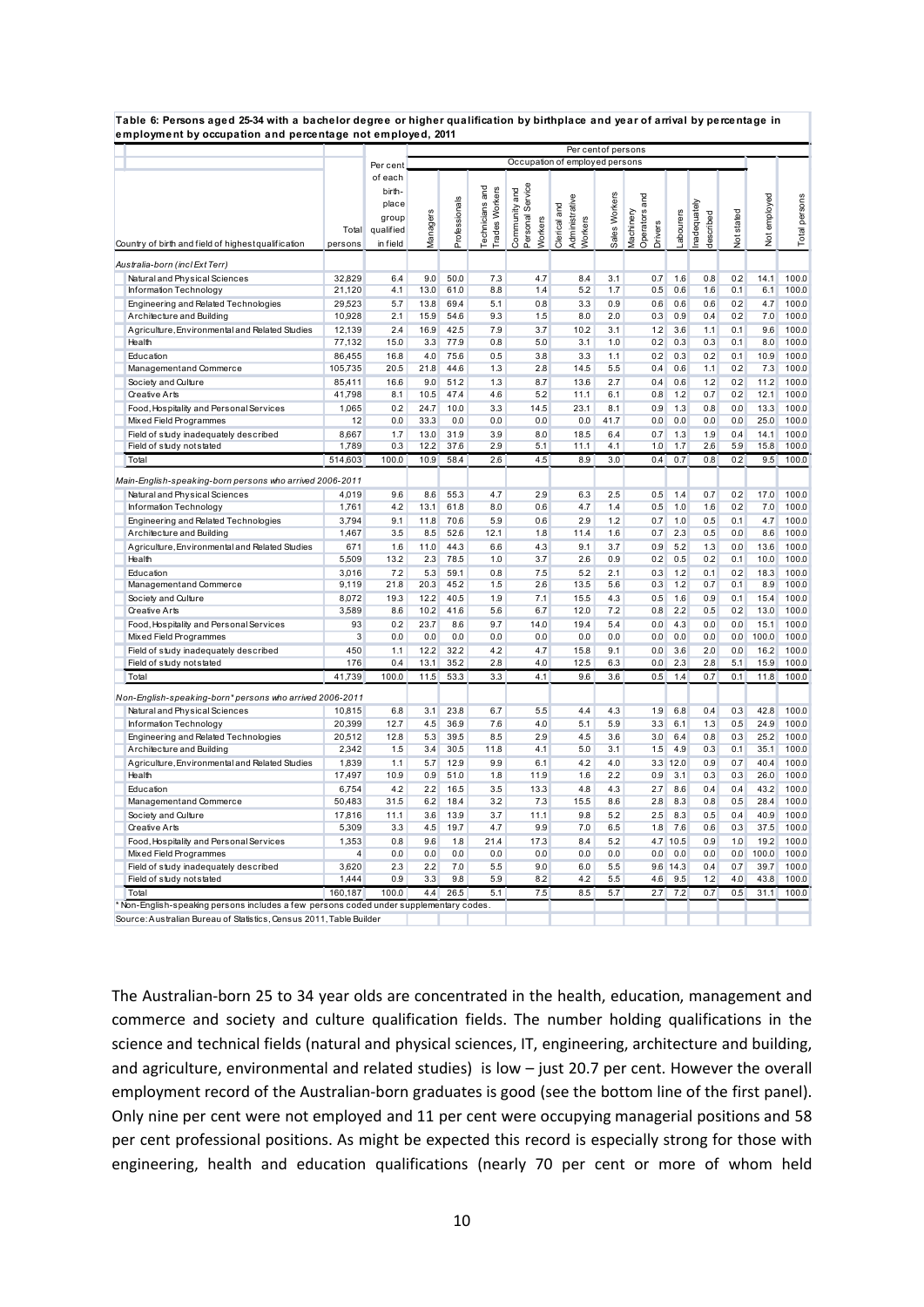professional jobs). But 51.2 per cent of those with society and culture credentials also reported that they occupied professional positions.

# *The job outcomes for recently arrived migrants*

There is a sharp difference in the outcomes for the MESBs and the NESBs. In the case of the MESBs, the share holding natural and physical science and engineering qualifications is higher than that for the Australian-born. Also the share holding professional or managerial positions is similar to that of the Australian-born. But, as noted they are only small component of the influx of degree qualified migrants.

This influx has been dominated by NESBs. Some 160,187 with degree qualifications were enumerated. The share holding engineering and IT credentials (both 13 per cent) is relatively high. Not surprisingly the largest category were those with credentials in management and commerce (32 per cent). This outcome is consequence of the high proportion of overseas students who have completed accounting courses in Australia and then sought to stay on in Australia.

The stand-out outcome for the NESBs is the very high 31 per cent share who are not employed  $$ compared with 9 per cent of the Australian-born and 12 per cent of the MESBs. In addition the share of those who were occupying managerial or professional positions is far lower than for the MESBs or the Australian-born.

The bottom line of the NESB panel shows that as well as the 31 per cent not employed, only four per cent of all the NESBs occupied managerial positions and just 26 per cent held professional positions. By comparison, 58.4 per cent of the Australian-born and 53.3 per cent of recently arrived MESBs with degree qualifications reported being employed in professional occupations. In the case of those with management and commerce credentials, the share of the NESBs holding professional employment was just 18.4 per cent.

Most of the NESBs with degree qualifications were employed in occupations spread across the subprofessional fields, though mainly in community and personal service and clerical and administrative fields. As noted, in pursuit of such employment they contribute to the ferocious completion for available employment in these occupations.

We conclude that the widely stated assertion that Australia is importing a highly educated addition to its skilled workforce which is helping to fill skill vacancies is largely incorrect. It applies to the small number of MESBs but not to the majority of the much larger NESB group.

## *Conclusion*

The slow down in employment growth in Australia is starting to bite on the employment situation of incumbents. This bite is being exacerbated by the Australian Government's immigration policies. These policies are delivering large numbers of migrants who have succeeded in occupying all of the net number of new jobs created in Australia over the past two years. This is occurring at a time when the potential workforce amongst incumbents continues to grow (assuming the continuation of past workforce participation and employment rates). The consequences for incumbents are increasing